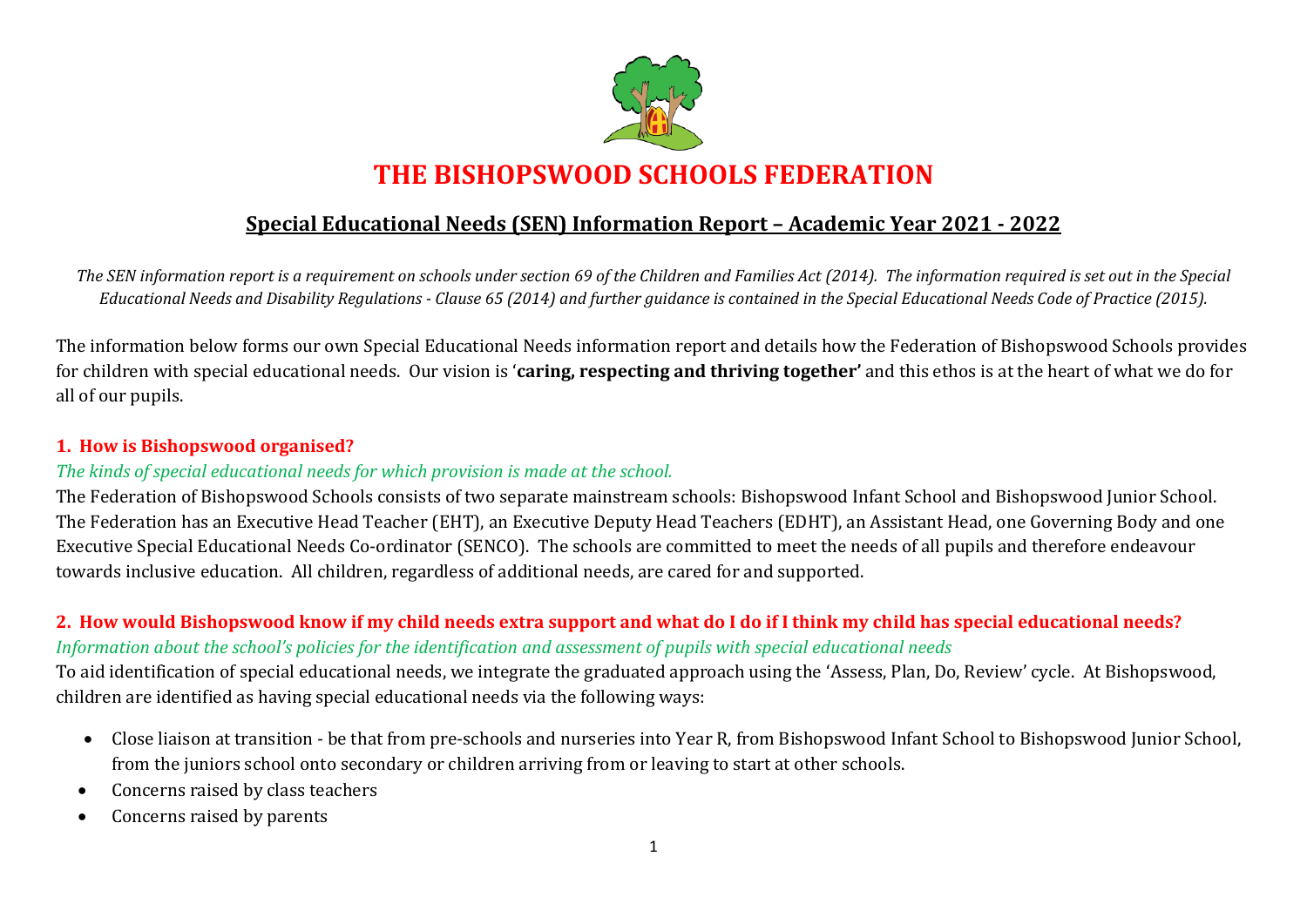

- Concerns raised by the child
- If the child is performing below age expected levels
- Health diagnoses by a paediatrician or other professional

If you have any concerns about your child, our *open door policy* means that you can make an appointment to come in and discuss your concerns at any time. You can talk to any of the following people:

- Your child's class teacher
- Your child's key stage leader
- Inclusion Leader for the Federation and Executive Deputy *– Miss Bryony Stevens*
- Special Educational Needs Coordinator *Mrs Emily Evans*
- Assistant Head Teacher *Mr Mark Morris (Juniors)*
- Executive Head Teacher *Mr Glen Golding*

Bishopswood have developed a prompt sheet to structure thoughts and conversations regarding identification of special educational needs entitled '*Let's Think about The Child'*. This is based on the principles of the Code of Practice (2015) and helps to ensure that identification of special educational needs keeps the best interests of the child paramount. Once a concern has been raised, the school may assess your child further to allow clearer identification of the nature of the need. This will help us to ensure that appropriate provision is put in place to support your child.

Assessments used include:- Dyslexia Early Screening Test (DEST); Neale's Analysis of Reading (NARA); Sandwell Numeracy Assessment; Sound Linkage (A phonics screening programme); Screening and Intervention for Dyslexia, Notably in the Early Years (SIDNEY); Boxall Profiles (to clarify SEMH needs) and Speech and Language screenings including Renfrew Language Scales and Language Link.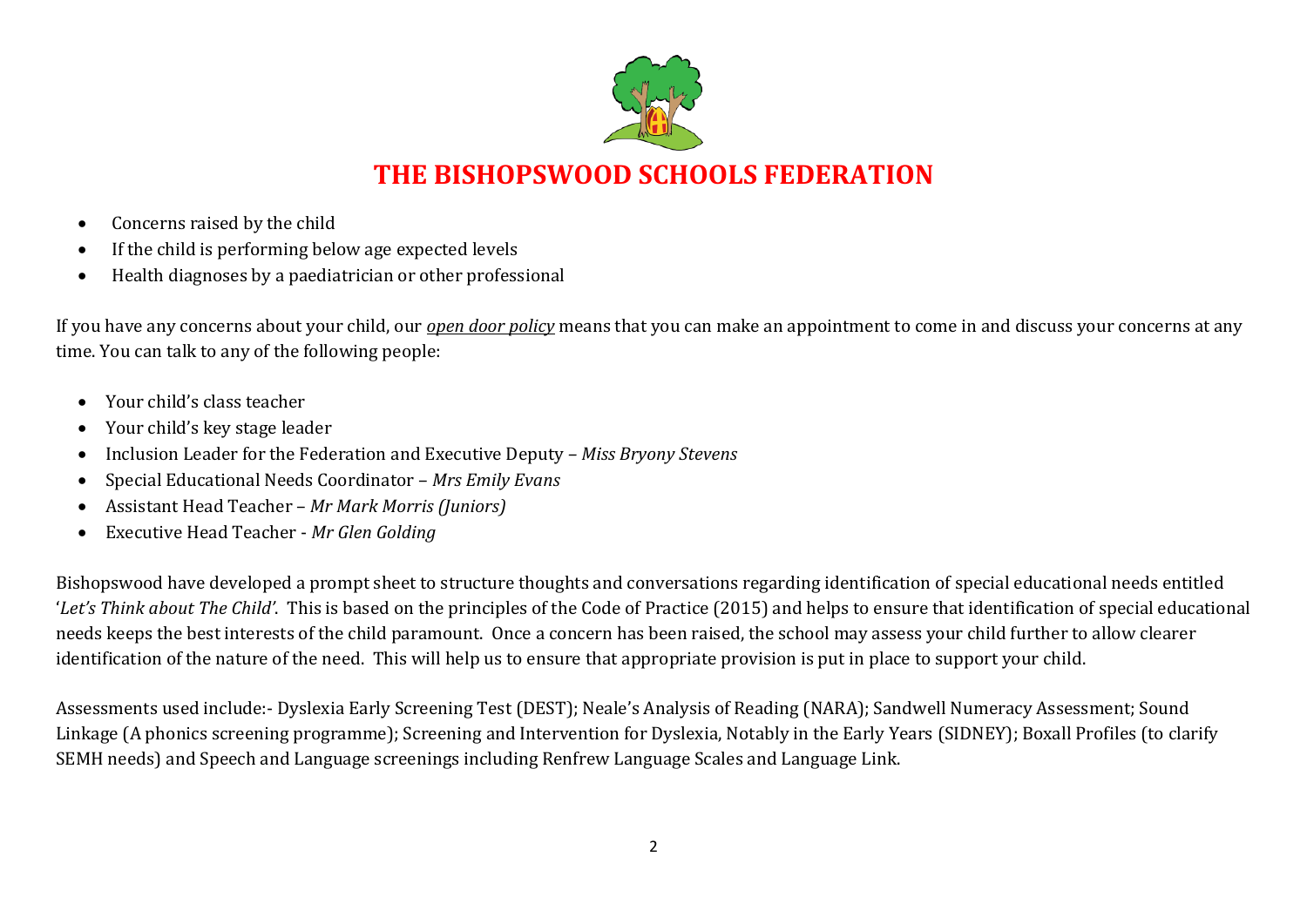

When appropriate, we liaise with external agencies such as Educational Psychologists (EP), Speech and Language Therapists (SALT), Primary Behaviour Service (PBS), Child and Adolescent Mental Health Services (CAMHS), Occupational Therapy, Maple Ridge Outreach or the Specialist Advisory Teachers services for Visual, Hearing or Physical Impairment. All of these agencies work closely with both school and parents. *3. Information about the school's policies for making provision for pupils with special educational needs whether or not pupils have EHC Plans, including:* **(a) How will Bishopswood School know how well my child is doing?**

### *How the school evaluates the effectiveness of its provision for such pupils*

At Bishopswood, it is our aim to ensure that all children make good progress from whatever their starting point. Through robust and regular monitoring we analyse individual children's progress and put in place relevant next steps targets and additional provision required. This is done for all children, not just those who have special educational needs.

All children who have special educational needs have their progress carefully recorded and monitored and have specific targets set. These targets are recorded on an Individual Support Plan (ISP) which is regularly monitored and reviewed termly. New targets are set according to the child's progress and needs. The child's progress and targets can be discussed with class teachers or the SENCO/Inclusion Leader at any time. Progress against these targets is also discussed with parents at termly parents meetings. A summary of the child's targets, provision and progress goes home to parents alongside their annual school report. Some children with a primary area of need in social, emotional and mental health may have an additional Individual Behaviour Management Plan (IBMP).

Some children with more complex needs may have an 'Education and Health Care Plan' (EHCP) which is reviewed annually. This is a meeting, when outside agencies are invited and an official report is drawn up and sent to the county SEN team. When outside agencies are involved, parents are informed and usually invited to meet the relevant professional, as a parent you know your child better than anyone.

### **(b) How is this information passed on to me?**

### *The school's arrangements for assessing and reviewing the progress of pupils with special educational needs*

Teaching staff hold termly progress meetings to discuss all children, but particular focus is paid to those with SEN, and the SENCO uses the information from these meetings to track all children's progress to ensure the correct interventions and provision is in place. In addition to this,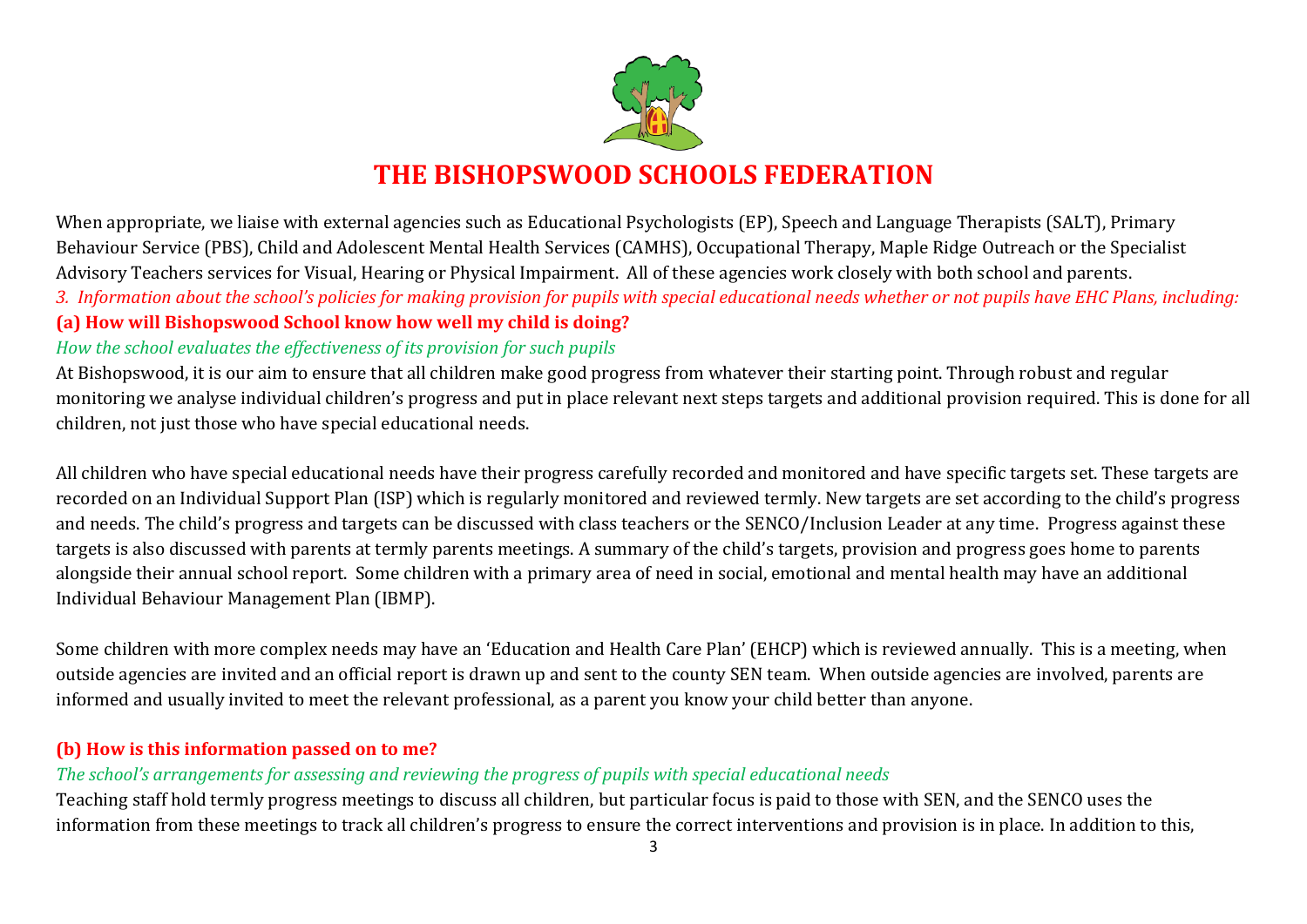

regular contact is maintained through home school books, termly parent meetings and annual reports. The senior leadership team (SLT) also have termly pastoral meetings to ensure that children are accessing the correct provision for their needs.

### **(c) How will the staff at Bishopswood support my child?**

### *The school's approach to teaching pupils with special educational needs*

All teachers at Bishopswood are teachers of children with SEN. Learning in all lessons is appropriately differentiated to ensure learning at the right level and children are supported according to their need. Inclusivity is important to us. It is our aim that the majority of learning differences are addressed within the class through 'quality first teaching'. Some staff have specialist training in meeting social and emotional needs, supporting children with learning difficulties and supporting children with speech, language and communication difficulties. Sometimes pupils work in small groups or on individual programmes as well as in whole class settings.

### **(d) How will the curriculum at Bishopswood be matched to my child's needs?**

## *How the school adapts the curriculum and learning environment for pupils with special educational needs*

We are committed to giving all of our children every opportunity to achieve the highest of standards. We do this by taking account of pupils' varied life experiences and needs. We feel that this is reflected in our school values of *'Caring, Respecting and Thriving Together'*. We offer a broad and balanced curriculum which is reviewed termly and we have high expectations for all children. We use a range of teaching and learning strategies to ensure all children make progress, regardless of their starting points. These include; support staff in every class, differentiation, questioning, feedback, modelling and peer/self assessment. We work in collaboration with outside agencies, if applicable, to adapt the curriculum and implement further strategies to support individuals. The achievements, attitudes and well-being of all our children matter. Bishopswood promotes the individuality of all our children, irrespective of ethnicity, attainment, age, disability, gender or background. This is achieved through quality first teaching and an ongoing programme of staff training

## **(e) How is the decision made about the type and quantity of support my child will receive?**

### *Additional support for learning that is available to pupils with special educational needs*

The need of each individual child is assessed regularly alongside the impact of any provision that the school has in place. The decision regarding the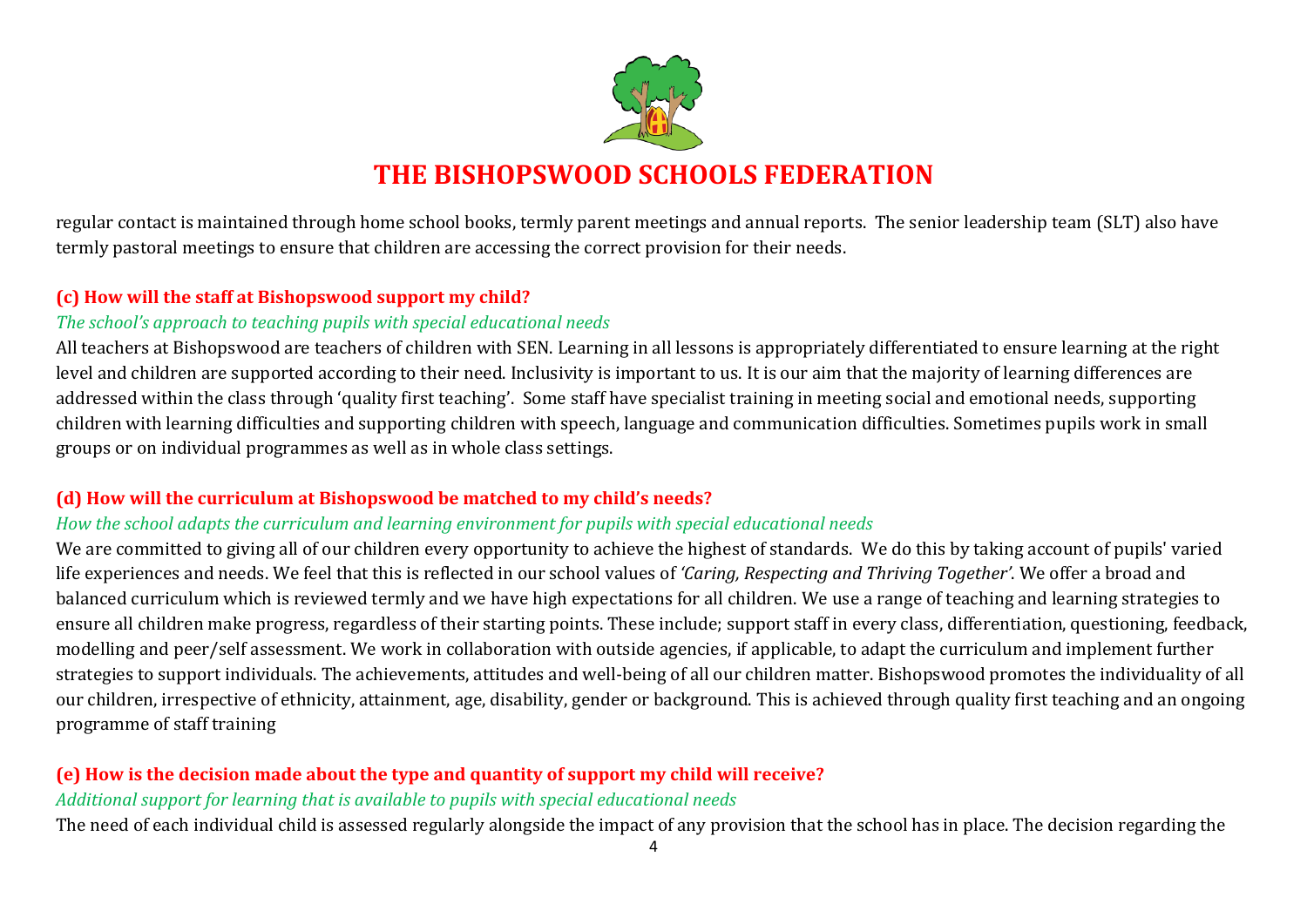

type and quantity of provision required is primarily the class teacher's responsibility. This will initially be the result of a discussion between the class teachers and the SENCO/Inclusion Leader but may also, depending on the needs of the child, include discussions with outside agencies. The Senior Leadership Team (SLT) makes further decisions, such as how much additional support is available in the classroom. We aim to involve both the child and their parents in these decisions and ensure that close liaison supports this.

### **(f) How will my child be included in activities outside the classroom?**

### *Activities available for pupils with special educational needs in addition to those available in accordance with the curriculum.*

We are a fully inclusive school and take any reasonable action to ensure that a child with SEN can access all learning opportunities and aspects of school life. Children with special educational needs are included in all school activities, including school trips, unless there are implications for their own or other's safety. This includes residential trips. Any concerns about school trips can be discussed with trip organisers.

### **(g) What support is available at Bishopswood for my child's overall well-being?**

### *Support that is available for improving the emotional and social development of pupils with special educational needs.*

The school's ethos is one where pastoral support is as important as academic support. Our open door policy and proactive approach to dealing with any concerns or issues that the children are facing leads to Bishopswood schools being happy, safe and caring environments for all. The children have regular assemblies focused on learning about how we care for ourselves. All classes also have a 'Brilliant Brain Box', which contains sensory items available to aid self-regulation.

The emotional wellbeing of all our children, especially those with SEN, is very important, therefore we have fully trained Emotional Literacy Support Assistants (ELSAs) across the school. ELSAs are trained by the Educational Psychology Service and are able to offer one to one sessions focused on advice and strategies for a specific emotional need.

Both schools have a very clear behaviour code that all children are encouraged to follow. Some children who have social and emotional difficulties that may manifest with difficulties regulating emotions and behaviour may have an Individual Behaviour Management Plan (IBMP) to help them develop and implement strategies to ensure their inclusion in all school activities.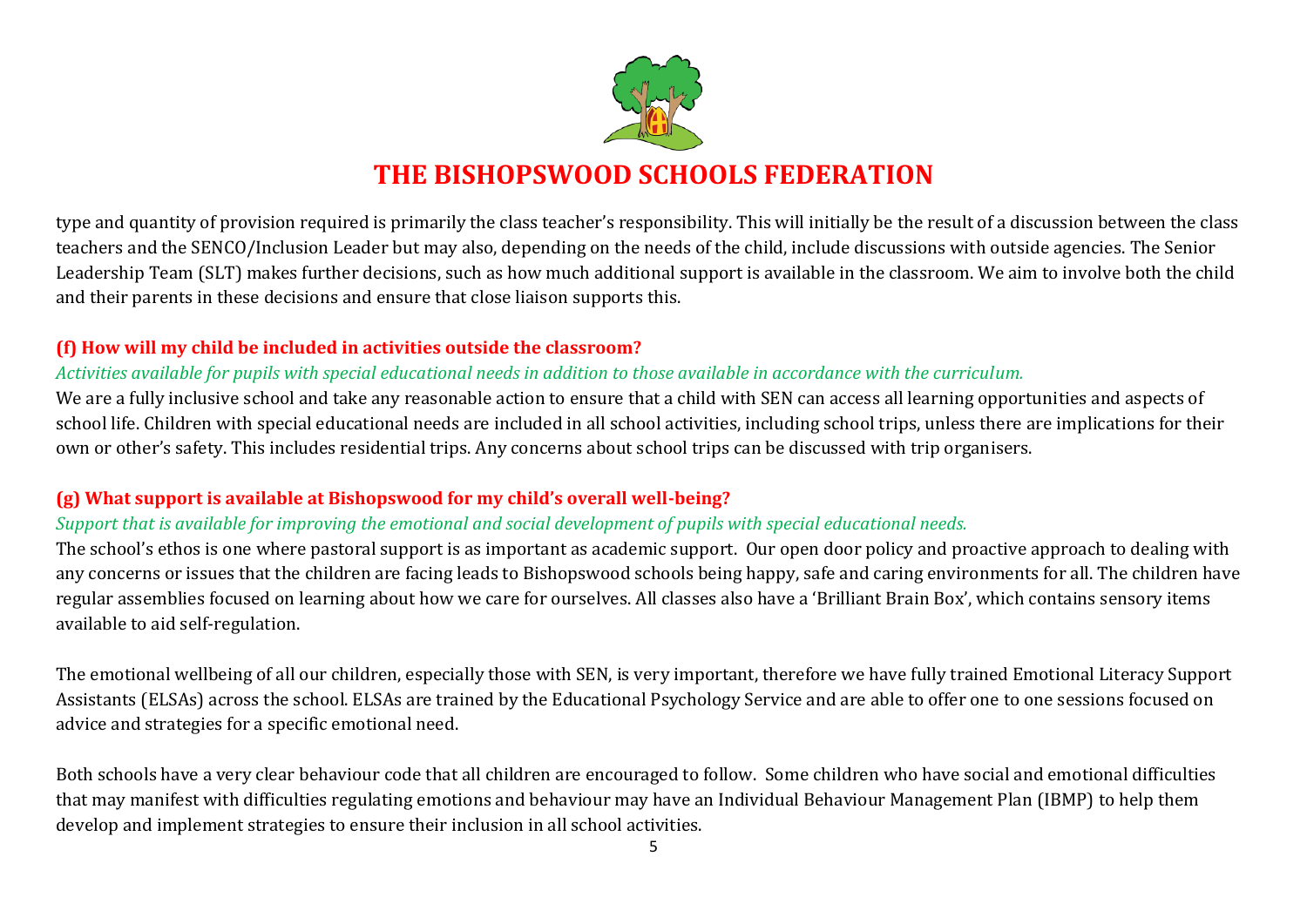

All staff are trained in Safeguarding Procedures and the Executive Head Teacher and both Executive Deputy Head Teachers are our trained Designated Safeguarding Leads.

In addition to this, we are fully committed to supporting quality emotional development. Recent training led by our SENCO ensured that all staff have a knowledge of child development in respect of neuroscience and know relevant strategies to support children at all levels of development.

#### **4. Who oversees special educational needs provision at Bishopswood?**

### *In relation to mainstream schools and maintained nursery schools, the name and contact details of the SEN co-ordinator.*

In her role as Executive Deputy Head, Miss Bryony Stevens is our Federation Inclusion Leader. She is a qualified teacher who has taught at Bishopswood for several years. Miss Stevens oversees the inclusive education of all our children (including looked after children (LAC), post adopted children, children with special educational needs (SEN) and those in receipt of pupil premium (PP) funding) and monitors the exclusion and attendance rates across the school. Mrs Emily Evans, who is our SENCO, will be working alongside Miss Stevens to develop an understanding of SEN provision within a mainstream classroom for all staff and ensure effective provision is in place to meet the needs of the children. This year, Mrs Rachel Moir is overseeing provision for a small number of children with challenging behaviour and special educational needs at 'The Chatfield Centre' which is based at Bramley Church of England Primary School.

### **5. What SEN training is provided for staff at Bishopswood?**

### *Information about the expertise and training of staff in relation to children and young people with special educational needs and about how specialist expertise will be secured.*

The training of staff at Bishopswood is continually ongoing and valued highly. Every term, a professional development staff meeting is dedicated to highlighting an aspect of special educational needs. Either external agencies or internal members of staff may deliver staff training sessions. In addition to this, staff access training and workshop sessions offered by the local authority. The teaching assistants at Bishopswood have termly professional development training. Recent SEN training for staff include Wellbeing focus, Social, Emotional and Mental Health (SEMH) strategies,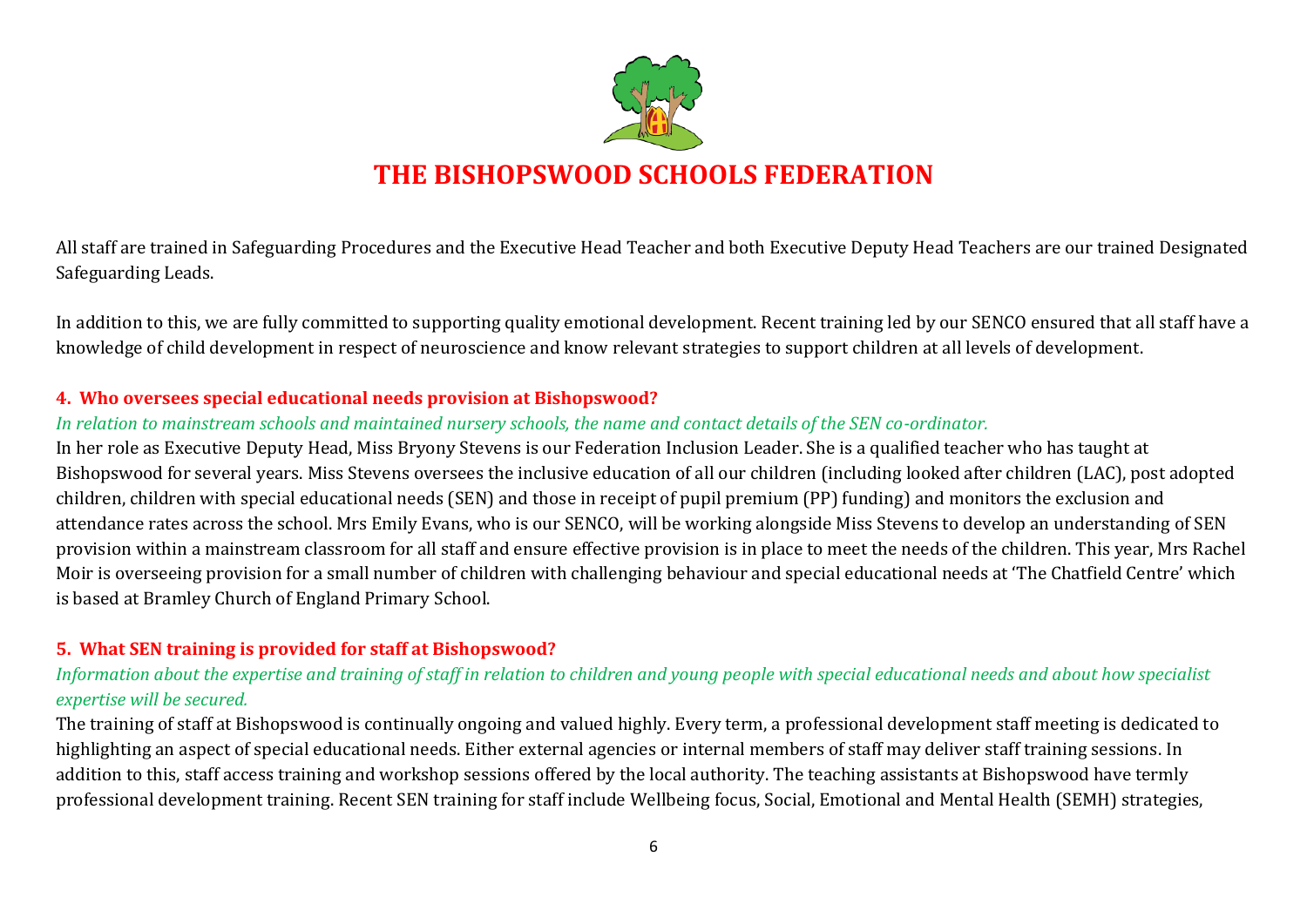

emotional development, Pupil Passport training and overviews of Language Link and Nessy. When required, the School Nurse Service gives training for specific medical conditions as appropriate: e.g. to support pupils with Epilepsy, Anaphylaxis and Diabetes.

Currently we have the following expertise available in school:

- Emotional Literacy Support Assistant (ELSA)
- Speech and language
- Dyslexia screening and support

When necessary, we access further expertise by contacting the following external agencies:

- Educational Psychologists (HIEPS)
- Children's Therapy Services including: Speech and Language Therapy (SALT), Occupational Health Therapy (OT) and Physiotherapy (PT)
- School Nursing Service
- Children's Health
- Primary Behaviour Service (PBS)
- Specialist teacher Service Visual, Hearing and Physical Impairment
- Child and Adolescent Mental Health Service (CAMHS)
- Early Help Hub
- Ethnic Minority and Traveller Achievement Services (EMTAS)
- Maple Ridge Outreach

## **6. How accessible is Bishopswood, both indoors and outdoors?**

*Information about how equipment and facilities to support children and young people with special educational needs will be secured.*

Both schools have accessible access. The school's internal and external environments, including our Forest School Site, allow any persons with disabilities to navigate the site. The schools have access to services and equipment to support children with visual, hearing and physical impairments.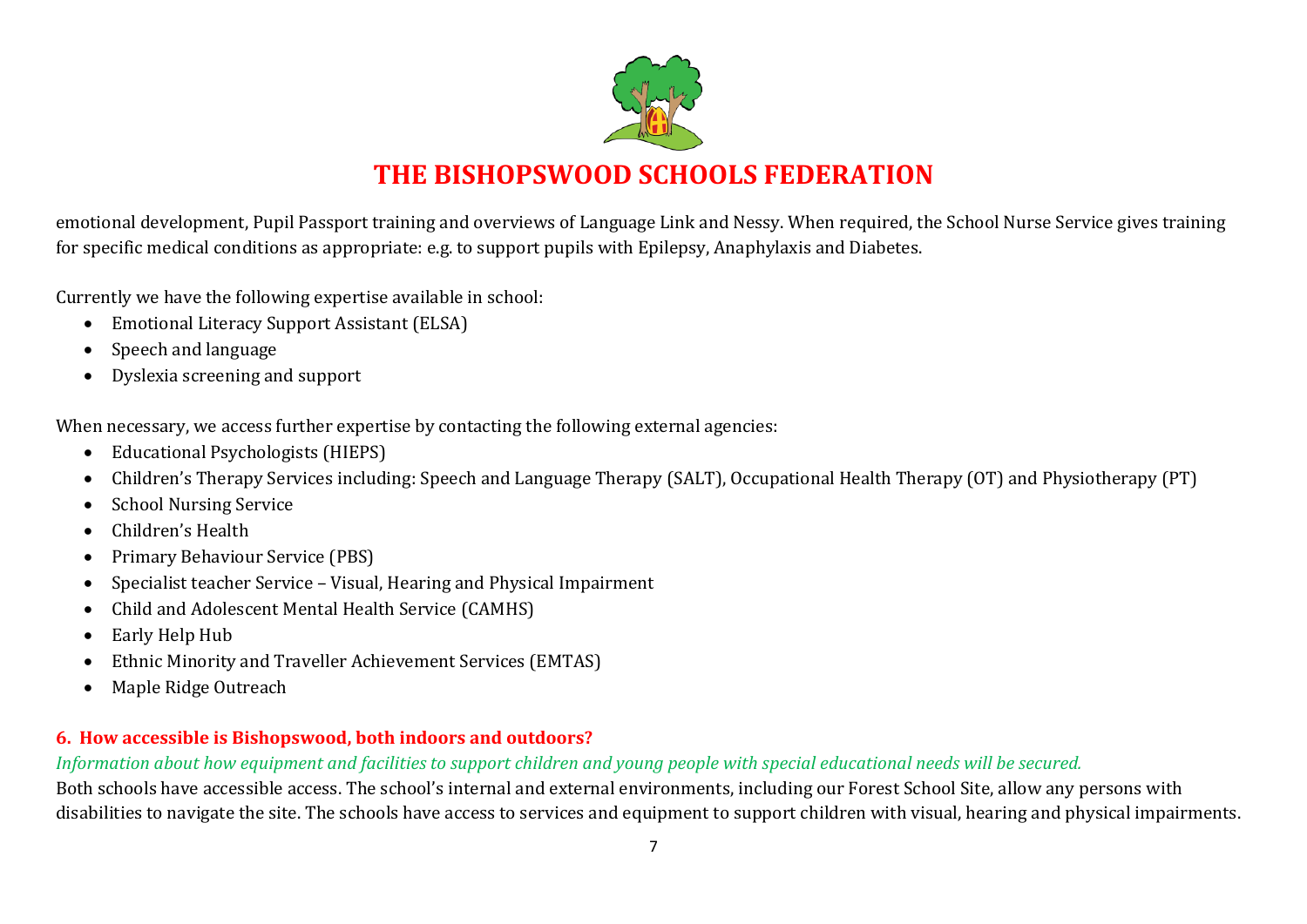

Both Bishopswood Infant School and Bishopswood Junior School have individual designated disabled parking bays. This year, modifications have occurred to the environment to update our faculties and improve accessibility, such as the Junior School Office and Orchard Room. The schools have an Accessibility Plan in place, which is reviewed bi-annually ensuring that we are providing the best level of accessibility that we can with the resources available to us.

### **7. How are parents and children currently involved at Bishopswood?**

### *The arrangements for consulting children and parents of children with special educational needs about the education of their child.*

The involvement of parents and children is a priority for us. We value the input and respect the importance of relationship for the development of the child. Any internal assessments completed and all reports from external agencies are accessible to parents on request. Parents are also invited to discuss their child's needs and progress at any time with the class teacher or SENCO/Inclusion Leader. They are also invited to meetings with specialist agencies. Parents are encouraged to help their children by supporting home learning; attending parent's evenings and attending consultations when appropriate. Children are encouraged to work in partnership with their class teacher to set and review personal targets. Following the termly review of the child's Individual Support Plan (ISP) and subsequent setting of new targets, the child is consulted and involved. Through the open door policy, parents can share any suggestions or concerns with SENCO, class teacher or any member of the SLT. Class teachers are usually available for a few minutes at the start and finish of the day, but it is best to make appointments via the school office for meetings or discussions of a more detailed nature. There are also termly parent's meetings.

### **9. What steps should I take if I have a concern with Bishopswood's SEN provision?**

### *Any arrangements made by the governing body or the proprietor relating to the treatment of complaints from parents of pupils with special educational needs concerning the provision made at the school.*

In the event of a complaint about provision at the school, the first point of contact should be the child's class teacher and/or the SENCO. If this does not resolve the concern satisfactorily, contact can be made with the Executive Deputy Headteacher or Executive Headteacher. There is a governor with responsibility for SEN – Mrs Joanne Bruce-Carter. The formal complaints procedure is outlined in the Federation Complaints Policy, which can be accessed via our school website or on request.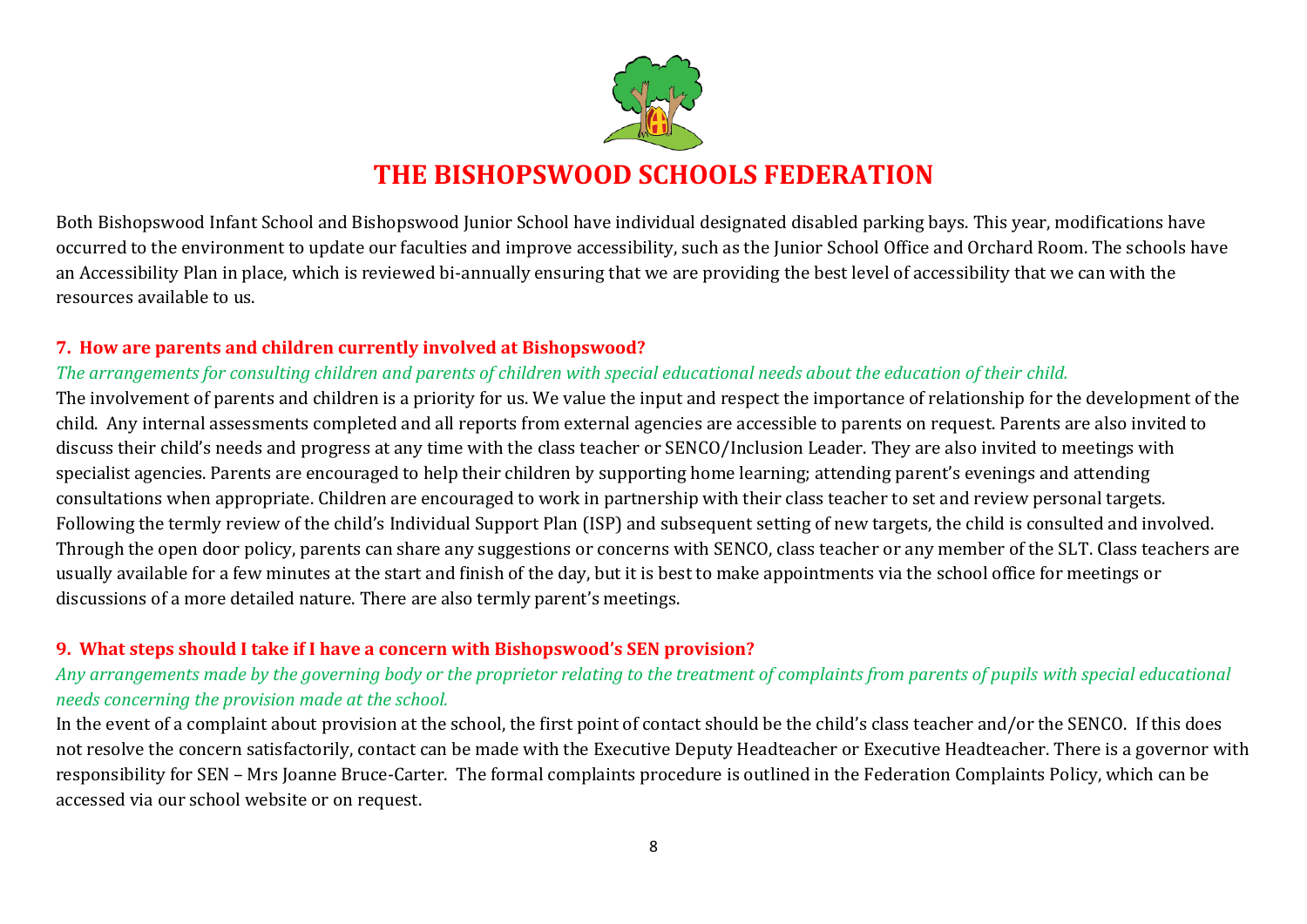

### **10. How do the governors at Bishopswood influence SEN provision?**

*How the governing body involves other bodies, including health and social services' bodies, local authority support services and voluntary organisations, in meeting the needs of pupils with special educational needs and in supporting the families of such pupils.*

The Governing Body has a designated SEN Governor, Mrs Joanne Bruce-Carter, who is responsible for attending training, reviewing practice and both supporting and challenging the SENCO. The Governing Body reviews the progress of children and the recommended provision for all learners on a half-termly basis through their Standards and Curriculum committee. The Governing Body support and challenge the SLT recommendations and involvement of outside agencies.

### **11. What specialist services and expertise can be accessed to support parents?**

*The contact details of support services for the parents of pupils with special educational needs, including those for arrangements made in accordance with Clause 32.*

| <b>Hampshire SENDIASS</b>                                                                                  | Phone: 0808 164 5504                          |
|------------------------------------------------------------------------------------------------------------|-----------------------------------------------|
| Core Assets Children's Services provide an impartial Special Educational Needs and Disability Information, |                                               |
| Advice and Support Service (SENDIASS) in Hampshire. This one service encompasses both Support4SEND,        | Email: info@hampshiresendiass.co.uk           |
| and Parent Voice. The service will provide a single point of contact for children and young people with    |                                               |
| special educational needs and/or disability (SEND) and their parents and carers.                           | Website: https://www.hampshiresendiass.co.uk/ |
|                                                                                                            |                                               |

| <b>Family Support Service</b>                                                                              | Phone: 0300 555 1384                           |
|------------------------------------------------------------------------------------------------------------|------------------------------------------------|
| Hampshire County Council's Family Support Service (FSS) is part of the 'early help' provision for          |                                                |
| Hampshire. The service is for families with children aged 0-19 years (or up to 25 for young adults with    | Email: childrens.services@hants.gov.uk         |
| learning difficulties and/or disabilities). We provide a joined-up, whole-family service to those who have |                                                |
| high levels of need.                                                                                       | Website:                                       |
|                                                                                                            | https://www.hants.gov.uk/socialcareandhealth/c |
|                                                                                                            | hildrenandfamilies/familysupportservice        |